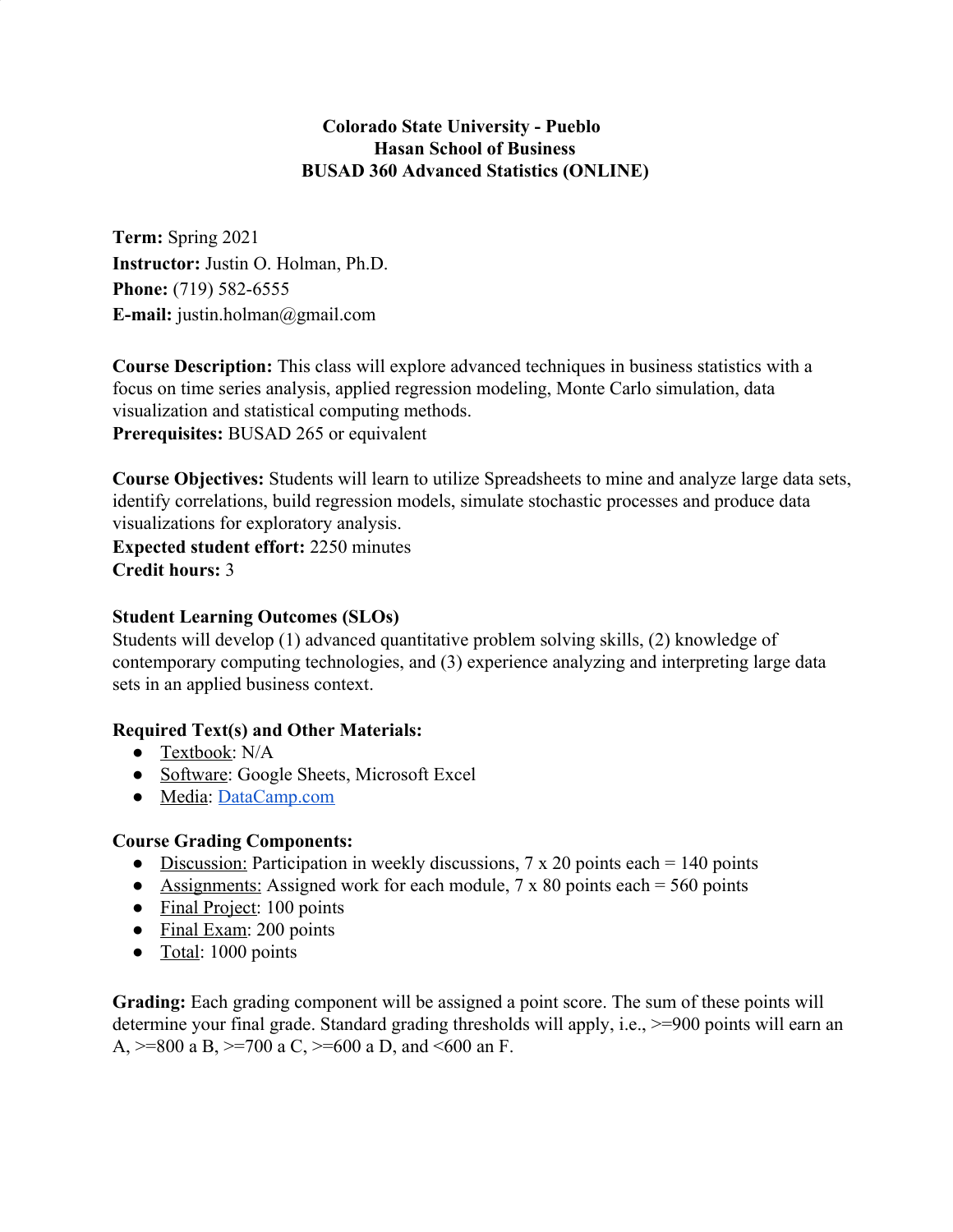**Accommodations:** Colorado State University-Pueblo abides by the Americans with Disabilities Act and Section 504 of the Rehabilitation Act of 1973, which stipulates that no student shall be denied the benefits of an education "solely by reason of a handicap." If you have a documented disability that may impact your work in this class and for which you may require accommodations, please see the Disability Resource & Support Center as soon as possible to arrange accommodations. In order to receive accommodations, you must be registered with and provide documentation of your disability to the Disability Resource & Support Center, which is located in the Library and Academic Resources Center, Suite 169.

### **Mandatory Reporting:**

Colorado State University-Pueblo is committed to maintaining respectful, safe, and nonthreatening educational, working, and living environments. As part of this commitment, and in order to comply with federal law, the University has adopted a Policy on Discrimination, Protected Class Harassment, Sexual Misconduct, Intimate Partner Violence, Stalking, & Retaliation. You can find information regarding this policy, how to report violations of this policy, and resources available to you, on the Office of Institutional Equity's website ([www.csupueblo.edu/institutional-equity\)](http://www.csupueblo.edu/institutional-equity).

Please familiarize yourself with the reporting requirements of this policy. Because I am a faculty member, I am a "Responsible Employee." That means I have to report to the Director of the Office of Institutional Equity if you tell me that you were subjected to, or engaged in, of any of the following acts: *discrimination, protected class harassment, sexual misconduct, intimate partner violence, stalking, and retaliation*.

## **Academic Dishonesty:**

Academic dishonesty is any form of cheating which results in students giving or receiving unauthorized assistance in an academic exercise or receiving credit for work which is not their own. In cases of academic dishonesty, the instructor will inform the chair of the department prior to implementation of punitive action. Academic dishonesty is grounds for disciplinary action by both the instructor and the Dean of Student Services and Enrollment Management. Any student judged to have engaged in academic dishonesty may receive a failing grade for the work in question, a failing grade for the course, or any other lesser penalty which the instructor finds appropriate. To dispute an accusation of academic dishonest, the student should first consult with the instructor. If the dispute remains unresolved, the student may then state his or her case to the department chair (or the dean if the department chair is the instructor of the course).

Academic dishonesty is a behavioral issue, not an issue of academic performance. As such, it is considered an act of misconduct and is also subject to the University disciplinary process as defined in the CSU-Pueblo Student Code of Conduct Policies and Procedures Manual. Whether or not punitive action has been implemented by the faculty, a report of the infraction should be submitted to the Dean of Student Services and Enrollment Management who may initiate additional disciplinary action. A student may appeal a grade through the Academic Appeals Board. The Dean of Student Services and Enrollment Management's decision may be appealed through the process outlined in the Student Code of Conduct Policies and Procedures Manual.